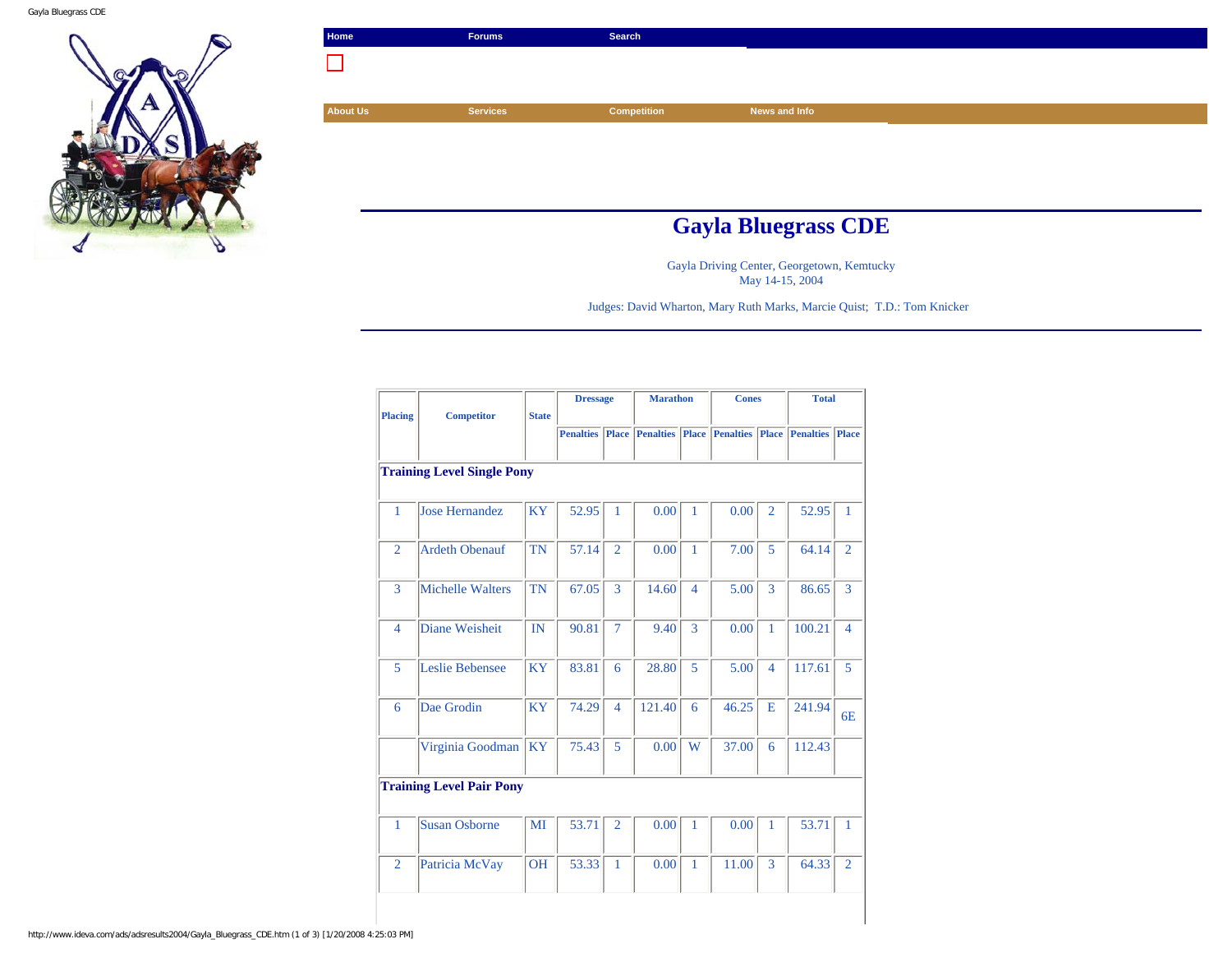| 3              | <b>Heather Schneider</b>                   | FL.       | 63.24 | 4              | 0.00   | 1              | 2.00  | $\overline{2}$ | 65.24  | 3              |
|----------------|--------------------------------------------|-----------|-------|----------------|--------|----------------|-------|----------------|--------|----------------|
| 4              | <b>Kevin Garrison</b>                      | <b>KY</b> | 60.19 | 3              | 79.00  | $\overline{4}$ | 67.50 | $\overline{4}$ | 206.69 | 4              |
|                | <b>Training Level Single Horse</b>         |           |       |                |        |                |       |                |        |                |
| 1              | Julia Oliver                               | IN        | 41.52 | 1              | 10.00  | $\overline{2}$ | 0.00  | 1              | 51.52  | 1              |
| 2              | <b>Bonita Fahrner</b>                      | NC        | 43.43 | 2              | 0.00   | 1              | 10.00 | 3              | 53.43  | 2              |
| 3              | <b>Anne Snowden</b>                        | <b>TN</b> | 68.19 | 3              | 55.20  | 3              | 0.00  | $\overline{2}$ | 123.39 | 3              |
|                | <b>Training Level Ponies - H.C.</b>        |           |       |                |        |                |       |                |        |                |
| 1              | <b>Susan Osborne</b>                       | MI        | 71.62 | 1              | 0.00   | 1              | 5.00  | 1              | 76.62  | 1              |
| 2              | Michelle Walters                           | <b>TN</b> | 79.24 | $\overline{2}$ | 20.00  | $\overline{2}$ | 5.00  | $\overline{2}$ | 104.24 | 2              |
|                | <b>Training Level Horses - H.C.</b>        |           |       |                |        |                |       |                |        |                |
| $\mathbf{1}$   | <b>Barbara</b> Chapman                     | MI        | 49.14 | 1              | 31.40  | $\overline{2}$ | 0.50  | 1              | 81.04  | 1              |
| $\overline{2}$ | <b>Kay Dale</b>                            | KY        | 54.86 | $\overline{2}$ | 14.40  | 1              | 21.50 | $\overline{2}$ | 90.76  | $\overline{2}$ |
|                | <b>Limit Preliminary Level Single Pony</b> |           |       |                |        |                |       |                |        |                |
| 1              | <b>Wanda Chancellor</b>                    | <b>TN</b> | 73.45 | 1              | 61.35  | 1              | 0.00  | 1              | 134.80 | 1              |
| 2              | <b>Dolly Gibbons</b>                       | <b>MS</b> | 78.18 | 2              | 73.63  | $\overline{2}$ | 5.00  | $\overline{2}$ | 156.81 | 2              |
|                |                                            |           |       |                |        |                |       |                |        |                |
|                | <b>Preliminary Level Single Pony</b>       |           |       |                |        |                |       |                |        |                |
| 1              | Debbi Schuster                             | <b>OH</b> | 61.82 | 2              | 52.53  | 3              | 5.00  | $\overline{2}$ | 119.35 | 1              |
| $\overline{2}$ | Jessica Canada                             | <b>KY</b> | 59.27 | 1              | 49.07  | $\overline{2}$ | 15.00 | 5              | 123.34 | $\overline{2}$ |
| $\overline{3}$ | <b>Mary Neal</b>                           | <b>MO</b> | 67.27 | $\overline{4}$ | 47.41  | 1              | 10.00 | $\overline{4}$ | 124.68 | 3              |
| $\overline{4}$ | <b>Andrew Foster</b>                       | TN        | 73.09 | 6              | 55.21  | $\overline{4}$ | 10.00 | $\overline{3}$ | 138.30 | $\overline{4}$ |
| 5              | <b>Cindy Goff</b>                          | <b>KY</b> | 64.00 | $\overline{3}$ | 105.73 | 5              | 20.00 | $\overline{6}$ | 189.73 | 5              |